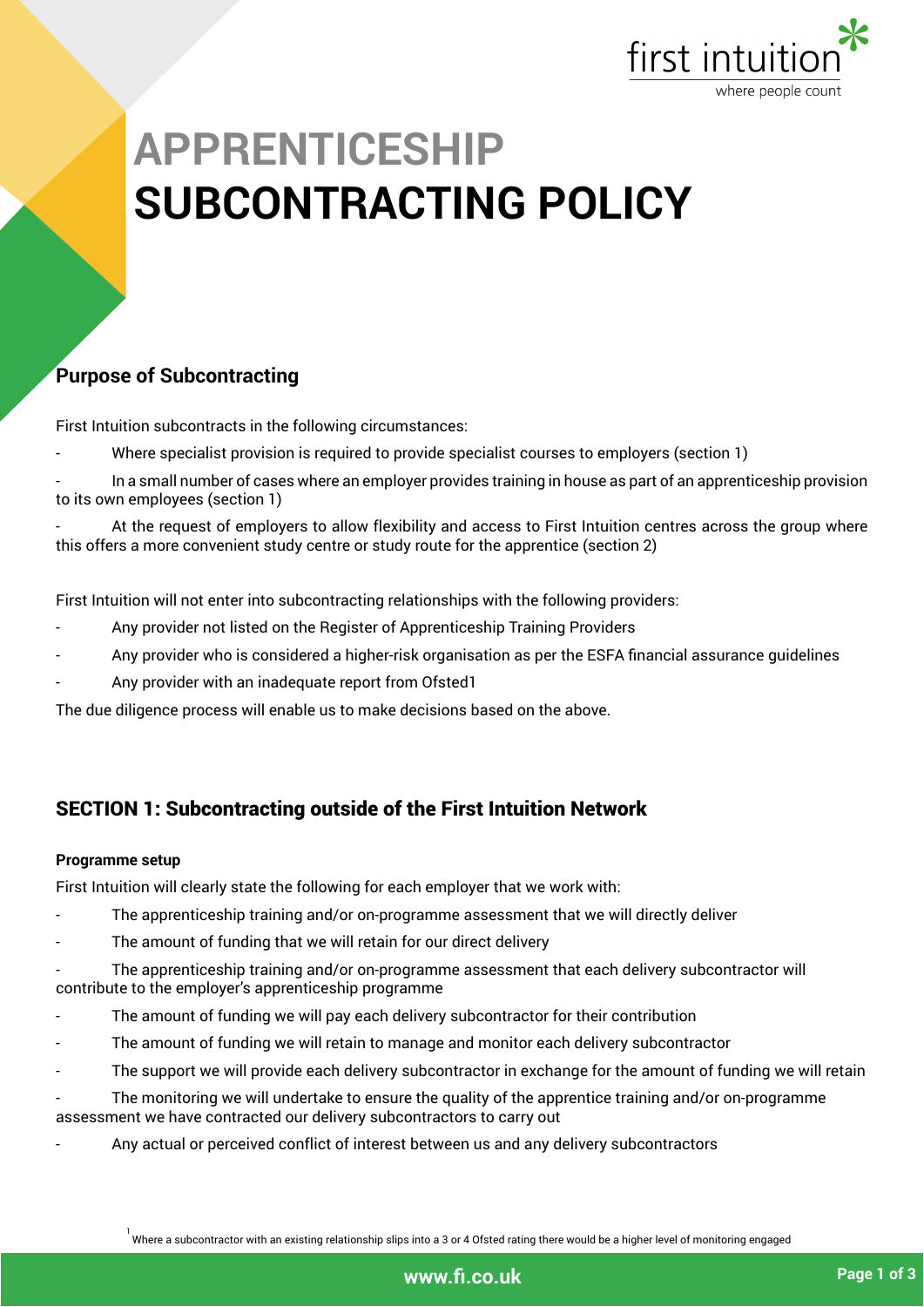

#### **Improving teaching and learning**

We carry out a regular and substantial programme of quality assurance in order to monitor the delivery of the subcontractors we are working with, both for their training and on-programme assessment. This involves observations of teaching, learning and assessment which are all tracked accordingly. We work with our subcontractors in order to ensure continuous improvement is taking place in the classroom and the impact on the learners is positive as well as allowing them to progress successfully on their apprenticeship programmes. A governance structure is in place to ensure consistent and valuable communication.

#### **The benefits offered by First Intuition subcontracting arrangements**

First Intuition has agreed to subcontract specialist Tax Courses to Lexis Nexis (RELX Limited). This is because many employers in the accountancy sector require employees to complete the apprenticeship standards following either a tax or an accountancy pathway. First Intuition can support apprentices in the development of their skills and behaviours in a finance environment and provide access to specialist tax training delivered by Lexis Nexis. Other specialist providers may be introduced if, after careful consideration, this is believed to be in line with First Intuition values and of benefit to the employers and apprentices working with First Intuition.

First Intuition has agreed for certain clients to subcontract the skills and behaviours training back to the employer. This is in the case of employers who have Employer Provider status. Such programmes are mapped in detail to the level 4 and level 7 standards and subcontracted on an actual cost basis. This allows the employer the flexibility in creating a scheme providing the apprentices with all the support necessary to thrive in their working lives. The delivery of this programme will be monitored as part of an overall programme that we control.

Subcontracting to the employer allows for the skills and behaviours training to be delivered in context for the learners (the context being their employer's work practices and systems) as well as for Skills and Behaviours training to be delivered by expert "practitioners" e.g., more experienced employer staff who understand the relevant culture, career paths, expectations and client base.

#### **Management Fees and support**

The support provided will vary on a case-by-case basis but may include:

- Completing client and apprentice sign up process
- Input of data onto the ILR
- Manging payments to the subcontractor
- Collecting co-investment payment from the employer
- Sampling of subcontractor learners
- Due diligence and quality assurance procedures
- Sharing good practice
- Account management meetings
- Observations of teaching, learning and assessment
- Support during Ofsted inspections and audit
- Monitoring completion data and KPIs
- Providing on programme support and skills training to the apprentice
- Carrying out progress reviews and monitoring progress of apprentices
- Reporting to employers on progress
- Support in passing through the Gateway and in preparing for the End Point Assessment
- Advice and quidance on post pandemic recovery strategy
- The level and type of professional training provided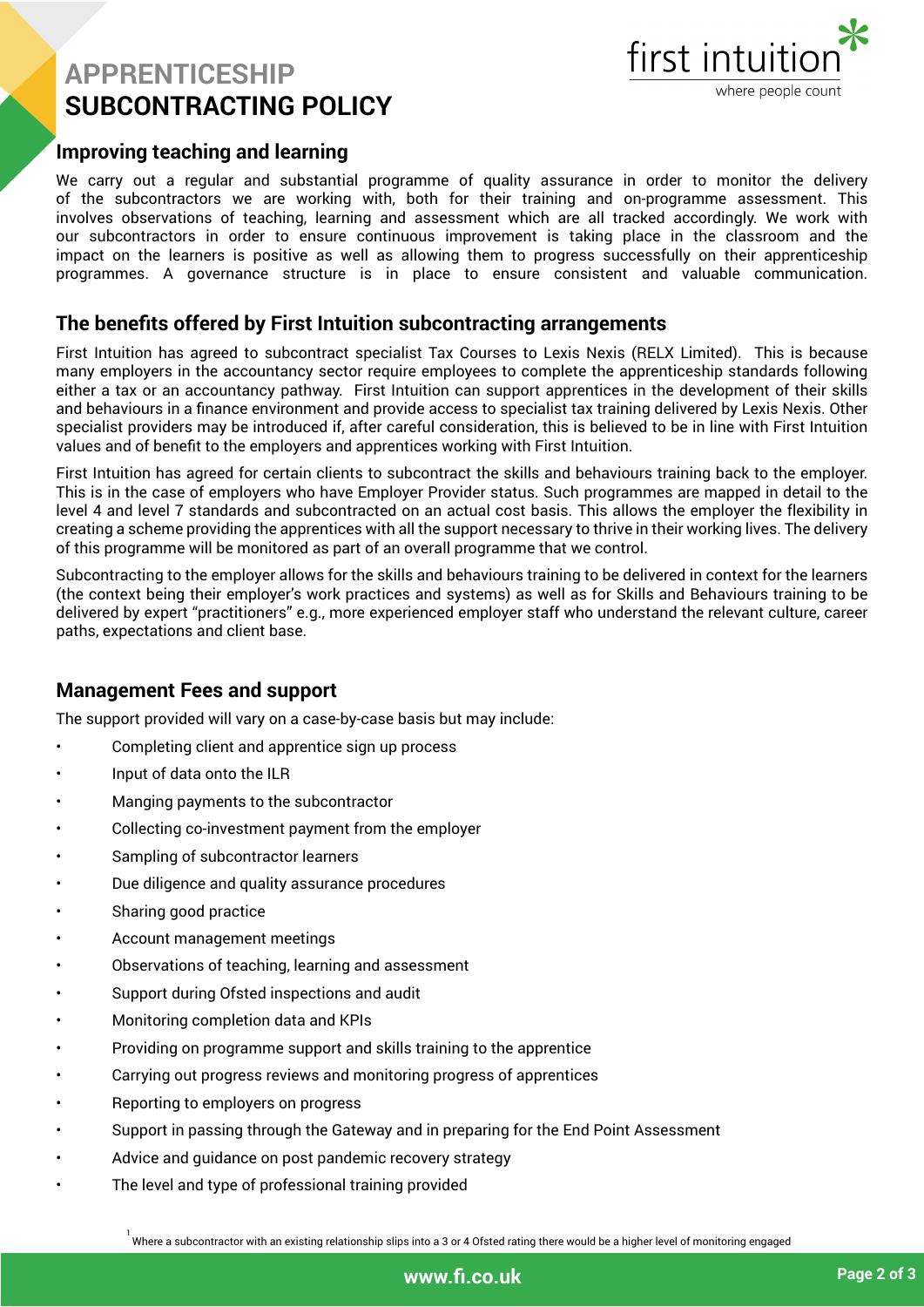

The fees charged will be agreed on a case-by-case basis depending on the extent of services provided. This will include business factors such as:

- The level and type of professional training provided
- The level of on programme support provided to the apprentice and the employer
- The level of support provided to the subcontractor
- The commercial relationship between the parties
- The number of apprentices

The management fee will be between 0 and 15% of the funded costs.

#### **Payment policy**

Payment policy will be agreed on a case-by-case basis and will be either;

- Paid upon invoice by the sub-contractor on completion of the course
- Upon receipt of the funding from the ESFA on the basis agreed by both parties. In this case the payment to subcontractors will be outcome related

#### SECTION 2: Subcontracting across First Intuition centres

#### **The benefits offered by First Intuition subcontracting arrangements**

First Intuition Centres follow the First Intuition delivery model. We are part of the same group of companies but do not share delivery personnel. Subcontracting within the group allows employers to deal with one provider even if they have several locations. This provides easy administration and consistent apprenticeship delivery across a number of locations. In some cases, subcontracting facilitates greater flexibility of study options and dates for the apprentice and allows employers to meet business needs.

#### **Programme setup**

Each First Intuition centre will have the appropriate contracts in place with the other centres and these will be reviewed on an annual basis in October each year.

Due diligence will be reviewed annually in October and covers entity information and confirmation of safeguarding contacts. First Intuition centres have shared policies with respect to safeguarding, health and safety, equality, diversity and inclusion and all apprenticeship specific policies (which can be found in the apprentice handbook).

Each First Intuition centre will clearly state the following for each of the other FI centres where subcontracting is in place:

- The apprenticeship training and/or on-programme assessment that will directly be delivered by the main
- The amount of funding that the main will retain for direct delivery

• The apprenticeship training and/or on-programme assessment that each centre will contribute to the employer's apprenticeship programme

- The amount of funding the main will pay each delivery subcontractor for their contribution
- The amount of funding the main will retain to manage and monitor each delivery subcontractor

The learner planner will show costings for all elements of the programme to allow full transparency. It has been agreed that the invoice price will be the amount shown on the individual apprentice planner prepared by the Main provider.

Any conflict ofinterestis mitigated in how we price the elements of our apprenticeship programmes and the transparent pricing as agreed above.